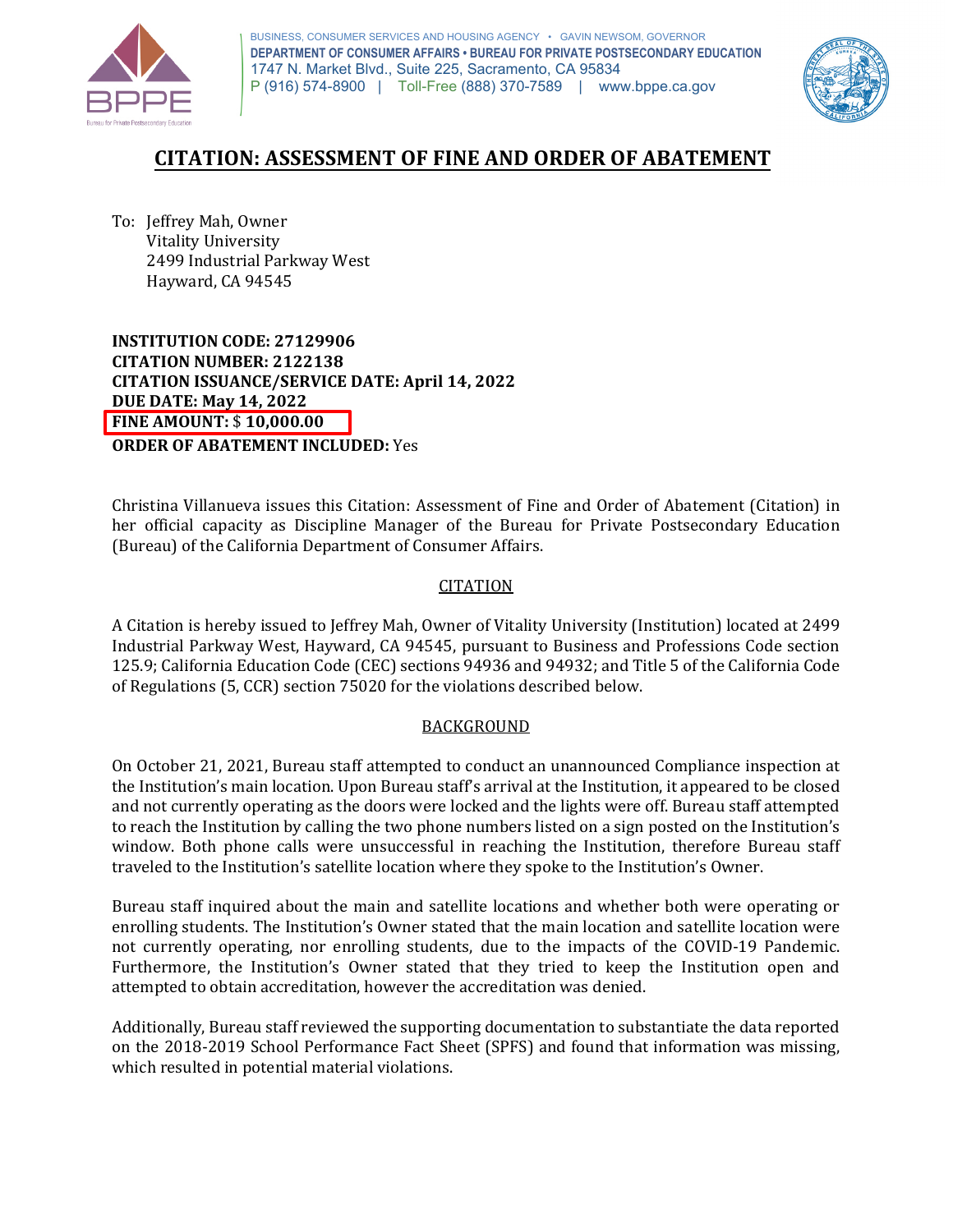### VIOLATION

| $\#$ | Below you will find the California Education Code (CEC) and/or Title 5 of the California Code of<br>Regulations (5, CCR code) section(s) of law you are charged with violating.                                                                                                                                                                                                                                                                                                                                     |  |
|------|---------------------------------------------------------------------------------------------------------------------------------------------------------------------------------------------------------------------------------------------------------------------------------------------------------------------------------------------------------------------------------------------------------------------------------------------------------------------------------------------------------------------|--|
| 1.   | <b>Violation:</b><br>CEC Section 94932.5 - Announced and Unannounced Compliance Inspections<br>"(a) As part of its compliance program, the bureau shall perform announced and unannounced<br>inspections of institutions at least every five years."                                                                                                                                                                                                                                                                |  |
|      | Bureau staff was unable to conduct an unannounced Compliance inspection at the Institution's main<br>location during normal business hours in accordance with CEC Section 94932.5.                                                                                                                                                                                                                                                                                                                                  |  |
|      | <b>Order of Abatement:</b><br>The Bureau orders the Institution to submit a written policy, or procedure, of how future<br>compliance will be maintained in accordance with CEC Section 94932.5.                                                                                                                                                                                                                                                                                                                    |  |
|      | <b>Assessment of Fine</b><br>The fine for this violation is \$5,000.00                                                                                                                                                                                                                                                                                                                                                                                                                                              |  |
| 2.   | <b>Violation:</b><br>5, CCR Section 74112 (m)(3)(4)(5)(6)(7)(8) - Uniform Data - Annual Report, Performance<br><b>Fact Sheet</b>                                                                                                                                                                                                                                                                                                                                                                                    |  |
|      | "(m) Documentation supporting all data reported shall be maintained electronically by the institution<br>for at least five years from the last time the data was included in either an Annual Report or a<br>Performance Fact Sheet, and shall be provided to the Bureau upon request; and the data for each<br>program shall include at a minimum:                                                                                                                                                                 |  |
|      | (3) graduate's place of employment and position, date employment began, date employment ended, if<br>applicable, actual salary, hours per week, and the date employment was verified;<br>(4) for each employer from which employment or salary information was obtained, the employer<br>name(s) address and general phone number, the contact person at the employer and the contact's<br>phone number and email address, and all written communication with employer verifying student's<br>employment or salary; |  |
|      | (5) for students who become self-employed, all documentation necessary to demonstrate self-<br>employment;                                                                                                                                                                                                                                                                                                                                                                                                          |  |
|      | (6) a description of all attempts to contact each student. or employer;<br>(7) any and all documentation used to provide data regarding license examinations and examination<br>results;                                                                                                                                                                                                                                                                                                                            |  |
|      | (8) for each student determined to be unavailable for graduation or unavailable for employment, the<br>identity of the student, the type of unavailability, the dates of unavailability, and the documentation of<br>the unavailability;"                                                                                                                                                                                                                                                                           |  |
|      | During the Inspection, Bureau staff requested the supporting documentation to substantiate the<br>data reported on the 2018-2019 SPFS. Bureau staff reviewed the documentation provided and<br>found that the information was missing the following points:                                                                                                                                                                                                                                                         |  |
|      | (m)(3) graduate's place of employment and position, date employment began, date<br>٠<br>employment ended;                                                                                                                                                                                                                                                                                                                                                                                                           |  |
|      | $(m)(4)$ for each employer from which employment or salary information was obtained, the<br>٠<br>employer name(s) address and general phone number, the contact person at the employer<br>and the contact's phone number and email address, and all written communication with                                                                                                                                                                                                                                      |  |

Page 2 of 4 Citation: Assessment of Fine and Order of Abatement Jeffrey Mah, Owner of Vitality University Institution Code: 27129906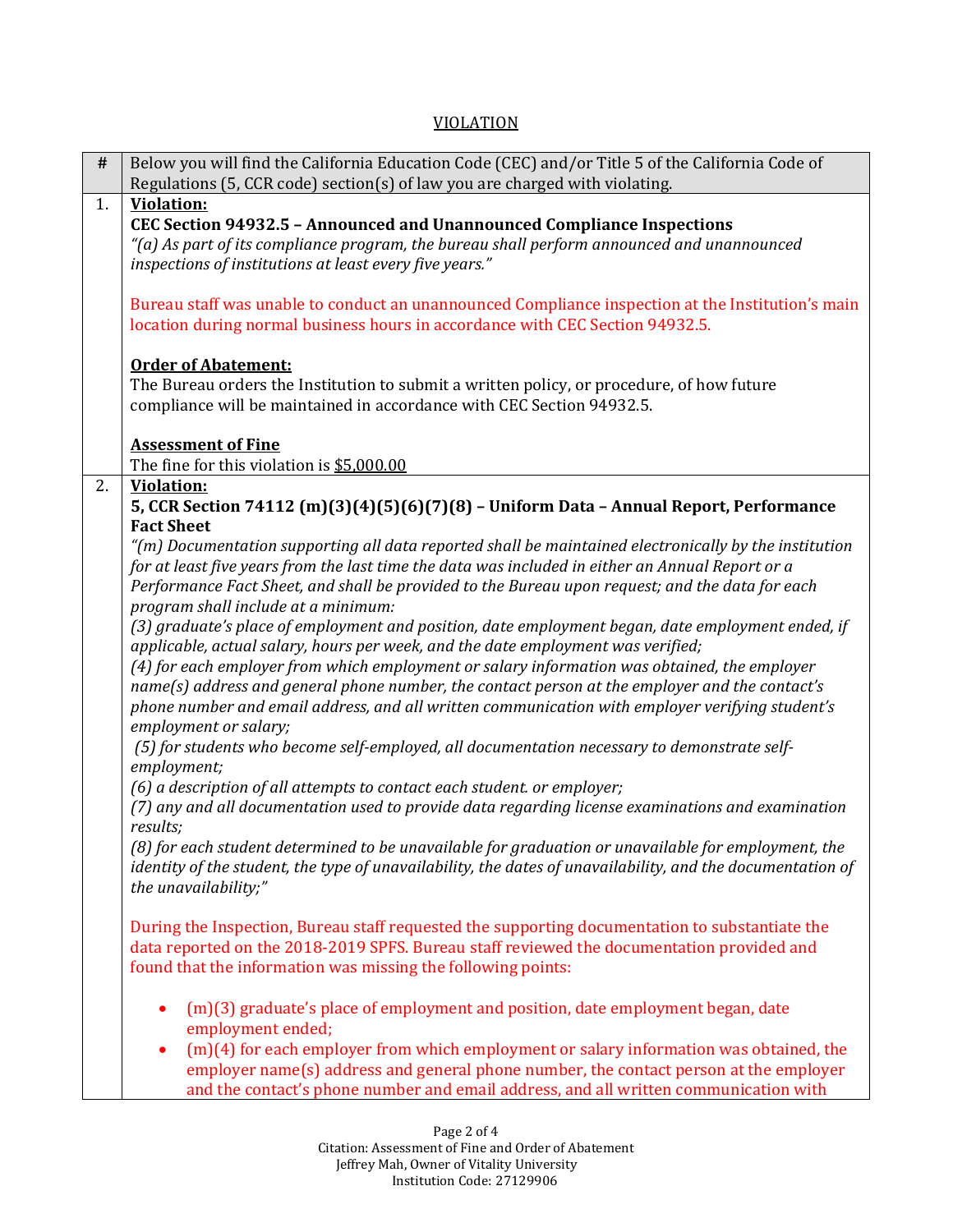|           | employer verifying student's employment or salary;                                                                          |
|-----------|-----------------------------------------------------------------------------------------------------------------------------|
| $\bullet$ | $(m)(5)$ for students who become self-employed, all documentation necessary to                                              |
|           | demonstrate self-employment;                                                                                                |
| $\bullet$ | (m)(6) a description of all attempts to contact each student. or employer;                                                  |
| $\bullet$ | $(m)(7)$ any and all documentation used to provide data regarding license examinations and                                  |
|           |                                                                                                                             |
|           | examination results;                                                                                                        |
| $\bullet$ | $(m)(8)$ for each student determined to be unavailable for graduation or unavailable for                                    |
|           | employment, the identity of the student, the type of unavailability, the dates of                                           |
|           | unavailability, and the documentation of the unavailability;"                                                               |
|           | they reached out to the students to obtain the information, however they were unable to provide<br>the substantiating data. |
|           | <b>Order of Abatement:</b>                                                                                                  |
|           | The Bureau orders the Institution to submit the missing information to substantiate the data                                |
|           |                                                                                                                             |
|           |                                                                                                                             |
| 74112.    | reported on the 2018-2019 SPFS. In addition, the Bureau orders the Institution to submit a written                          |
|           |                                                                                                                             |
|           |                                                                                                                             |
|           | policy, or procedure, of how future compliance will be maintained in accordance with 5, CCR Section                         |
|           | <b>Assessment of Fine</b><br>The fine for this violation is \$5,000.00                                                      |

# **TOTAL ADMINISTRATIVE FINE DUE: \$10,000.00**

## ASSESSMENT OF A FINE

 In accordance with CEC section 94936; and 5, CCR sections 75020 and 75030, the Bureau hereby orders this assessment of fine in the amount of **[\\$10,000.00](https://10,000.00)** for the violations described above.  **Payment must be made, to the Bureau, within 30 days from the date of service of the Citation.** 

# COMPLIANCE WITH ORDER OF ABATEMENT

 In accordance with the provisions of CEC section 94936 and 5, CCR section 75020 the Bureau hereby issues the order(s) of abatement described above. **Evidence of compliance with the order(s) of abatement must be submitted, to the Bureau, within 30 days from the date of service of the Citation.** 

### APPEAL OF CITATION

 You have the right to contest this Citation through an informal conference with the Bureau; and/or through an administrative hearing in accordance with Chapter 5 (Commencing with Section 11500) of Part 1 of Division 3 of Title 2 of the Government Code.

 If you wish to contest this Citation, you must submit the 'Notice of Appeal of Citation – Request for Informal Conference and/or Administrative Hearing' form (enclosed) within 30 days from the date  *within 30 days from the service of the Citation, you will not be able to request one at a later time.*  of service of the Citation. *If you do not request an informal conference and/or an administrative hearing* 

> Jeffrey Mah, Owner of Vitality University Page 3 of 4 Citation: Assessment of Fine and Order of Abatement Institution Code: 27129906